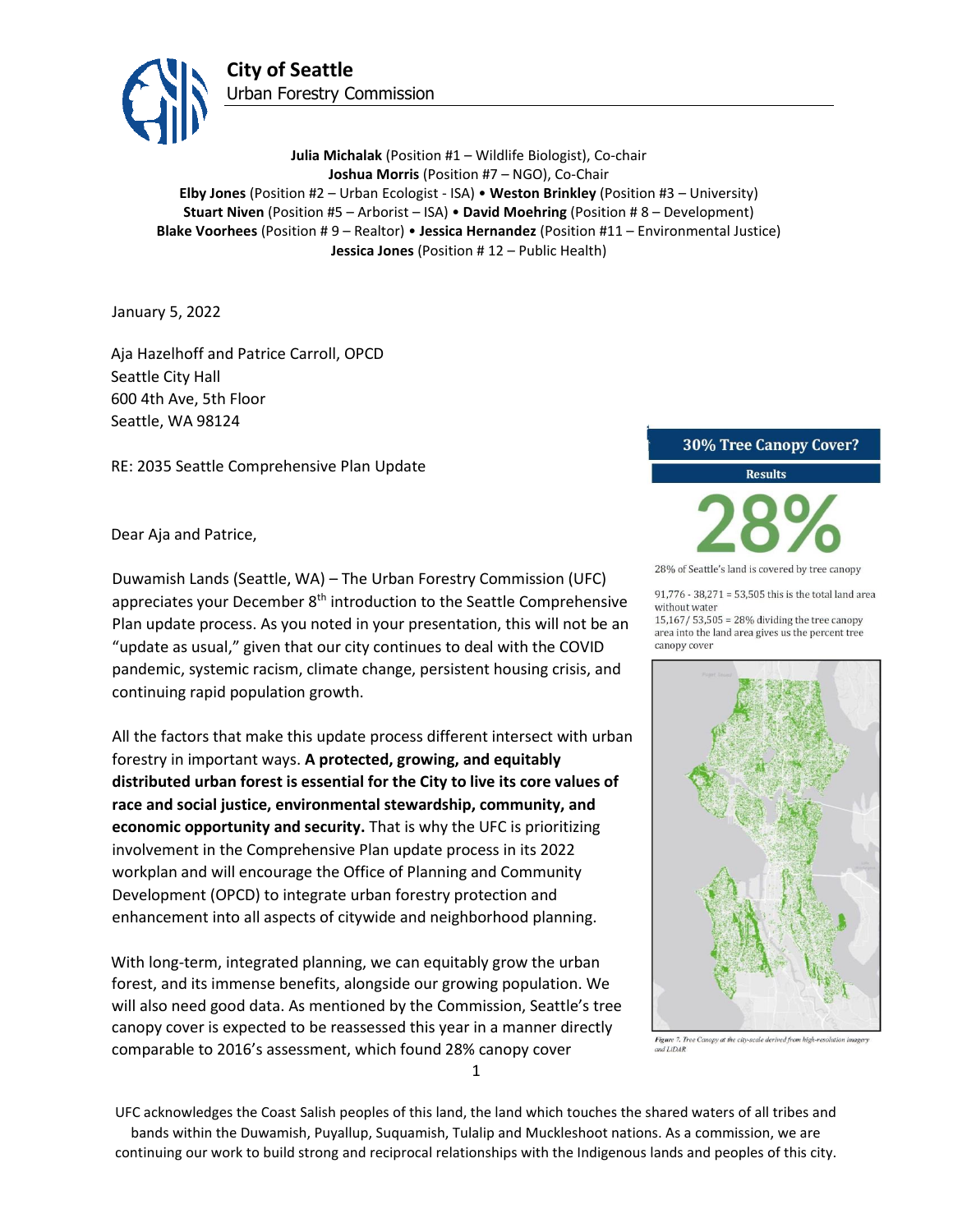citywide (see image below). Soon, we may finally be able to determine with confidence how Seattle's canopy is trending. The results should inform urban forestry goal setting in the updated Comprehensive Plan.

The UFC was established to advise the Mayor and City Council concerning the establishment of policy and regulations governing the protection, management, and conservation of trees and vegetation in the City of Seattle. We are eager to collaborate with the OPCD in the updates to the 2035 Comprehensive Plan in order to equitably increase Seattle's tree canopy cover by an additional 7 to 10 percent within the next fifteen years in fulfillment of the Comprehensive Plan objectives.

We know that the tree canopy goals cannot be achieved within parks and rights-of-way alone. In fact, Table 1 within the 2016 canopy cover assessment (included below for reference) indicates that about two-thirds of the tree canopy is within private land. Creating a 'roadmap' to achieve the tree canopy equity and environmental objectives within the next fifteen years will require thoughtful planning. We understand that the OPCD may incorporate the 2016 Tree Assessment data into the Comprehensive Plan update in order to promote subsequent legislative considerations as advised by the UFC. For instance, given that the assessment targets 33% Single-Family (Neighborhood Residential) and 20% Multi-Family Residential canopy goals, the city will need to modify existing tree protection and planting requirements within those management units accordingly.

| <b>Management Unit</b>                       | Land area<br>(% of city) | 2016<br>canopy cover | 2037 canopy goal<br>(set in 2007) | % contribution to<br>city's canopy cover |
|----------------------------------------------|--------------------------|----------------------|-----------------------------------|------------------------------------------|
| Single-Family Residential                    | 56%                      | 32%                  | 33%                               | 63%                                      |
| Multi-family Residential                     | 11%                      | 23%                  | 20%                               | 9%                                       |
| Commercial/Mixed-use                         | 8%                       | 14%                  | 15%                               | 4%                                       |
| Downtown                                     | 1%                       | 10%                  | 12%                               | $< 1\%$                                  |
| Industrial                                   | 11%                      | 6%                   | 10%                               | 2%                                       |
| Institutional                                | 2%                       | 25%                  | 20%                               | 2%                                       |
| Developed Parks                              | 4%                       | 34%                  | 25%                               | 6%                                       |
| Parks' Natural Areas                         | 7%                       | 89%                  | 80%                               | 14%                                      |
| City total                                   | 100%                     | 28%                  | 30%                               | 100%                                     |
| Right-of-way<br>(runs through all other MUs) | 27%                      | 23%                  | 24%                               | 22%                                      |

Table 1. Percentage of city's landmass,, current canopy cover, targets by MU and MU contribution to city's canopy cover

As noted, the urban forest is important to the goals and values of the Comprehensive Plan. Likewise, the Comprehensive Plan has important implications for the urban forest. We acknowledge the relevance of the tree canopy growth as density and population grows and have included herein (without edits) the relevant Comprehensive Plan principles that should be maintained and strengthened to ensure a livable, healthy, and equitable Seattle within this and future decades. Therefore, the UFC is eager to be involved in this update.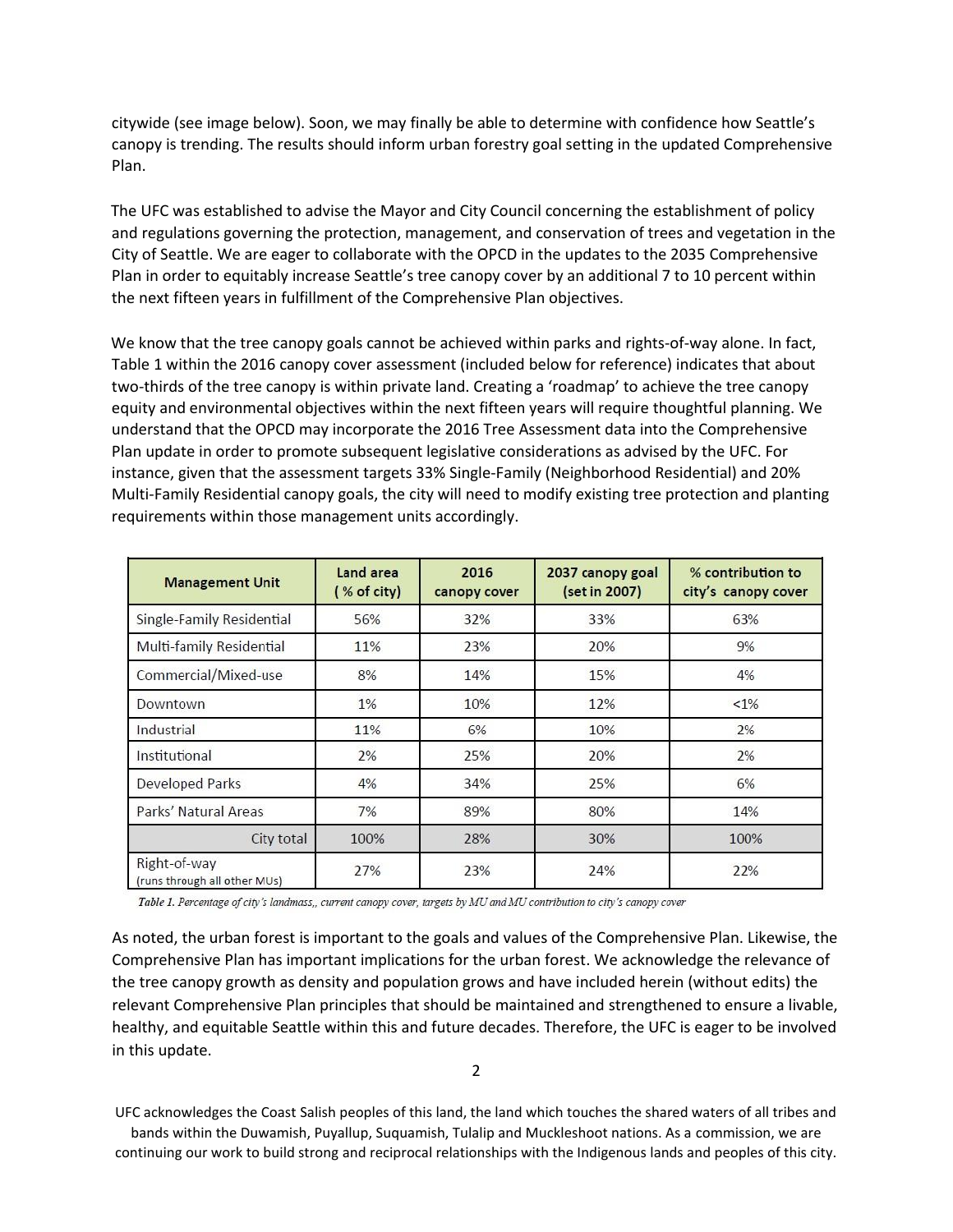Please engage with the Commission often in 2022 as the Comprehensive Plan is updated. We invite you to present to us with each step of the process, and offer the UFC as a resource during your planning efforts. Given the importance of the Comprehensive Plan in driving urban forest policy, we expect to offer input regularly during the process and are available to participate in deliberative sessions to advance the update. We look forward to working with you on this important effort.

Sincerely,

Julia Michalak, Co-Chair **Julia Michalak, Co-Chair** Josh Morris, Co-Chair

David Moehring **Stuart Niven** Stuart Niven

cc: Mayor Bruce Harrell, Council President Deborah Juarez, CM Lisa Herbold, CM Andrew Lewis, CM Tammy Morales, CM Teresa Mosqueda, CM Sara Nelson, CM Alex Pedersen, CM Kshama Sawant, CM Dan Strauss, Michelle Caulfield, Sharon Lerman, Urban Forestry Management Team, Urban Forestry Core Team, Rico Quirindongo

## **Urban Forest references from the 2035 Seattle Comprehensive Plan**

## **Glossary Term; "urban forest"**

The trees and lower-growing plants that are found on public and private property within the city. This includes developed parks and natural areas, as well as the trees along streets and in yards. (p. 199)

# **Policies**

**GS 3.1** Encourage the preservation, protection, and restoration of Seattle's distinctive natural features and landforms such as bluffs, beaches, streams, and remaining evergreen forests. (p. 33)

**P 3.4** Enhance wildlife habitat by restoring forests and expanding the tree canopy on City owned land.

### **Built Environment**

**GS 3.8** Encourage the preservation and expansion of the tree canopy throughout the city for the aesthetic, health and environmental benefits trees provide, considering first the residential and mixed-